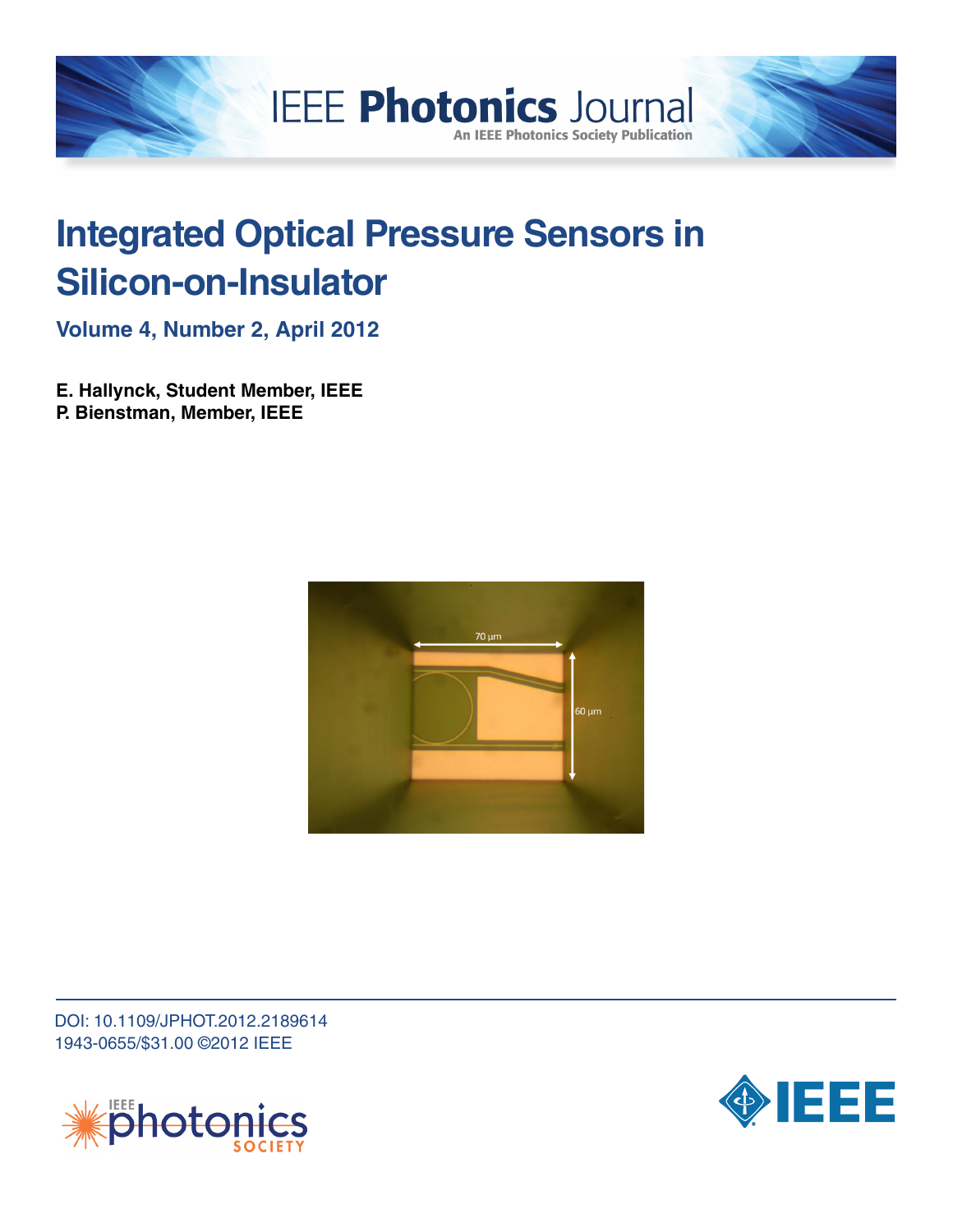# Integrated Optical Pressure Sensors in Silicon-on-Insulator

E. Hallynck,<sup>1,2</sup> Student Member, IEEE, and P. Bienstman,<sup>1,2</sup> Member, IEEE

<sup>1</sup>Photonics Research Group, Department of Information Technology,<br>Ghent University—IMEC, 9000 Gent, Belgium <sup>2</sup>Center for Nano- and Biophotonics (NB-Photonics), Ghent University, 9000 Gent, Belgium

> DOI: 10.1109/JPHOT.2012.2189614 1943-0655/\$31.00 © 2012 IEEE

Manuscript received January 30, 2012; revised February 23, 2012; accepted February 25, 2012. Date of publication February 29, 2012; date of current version March 27, 2012. This work was supported by an IMEC research grant. Corresponding author: E. Hallynck (e-mail: elewout.hallynck@intec.ugent.be).

Abstract: An optical pressure sensor can be useful in many applications where electronics fall short (e.g., explosive environments). We have fabricated and characterized compact, integrated optical pressure sensors on a silicon-on-insulator platform using ring resonators and Mach–Zehnder interferometers. The silicon substrate is locally etched using KOH to produce very thin membranes of 3.28  $\mu$ m. Measurements have shown that spectral features in our devices can shift up to 370 pm going from 0 to 80 kPa.

Index Terms: Nanophotonics, optoelectronic and photonic sensor, photonic integrated circuits.

# 1. Introduction

Checking the quality of a vacuum, controlling tire pressure, or determining the altitude in an airplane: These are all applications for a pressure sensor. For decades, research into electrical pressure sensors has been ongoing with plenty of scientific output [1]–[3]. Although most sensors focus on an electrical implementation, there is also a possibility to develop the sensor in the optical domain where the key advantages are that optical devices are immune to electromagnetic interference and can be deployed in explosive or spark-sensitive environments. Indeed, a lot of work has been published about these optical pressure sensors [4]–[17]. Optical pressure sensors can be subdivided into two main categories: integrated and nonintegrated sensors. Nonintegrated sensors consist of several discrete components that, in some cases, require precise alignment, which can increase the packaging cost drastically. Well-known examples of nonintegrated pressure sensors are Fabry–Perot based sensors [4]–[7]. Integrated sensors can be subdivided into two categories: sensors where the transducer is integrated but source and detector are external (e.g., fiber Bragg grating based sensors [8]–[12]) and sensors where source, transducer, and detector are fully integrated. Fully integrated optical pressure sensors have already been demonstrated in a variety of material platforms [13]–[17], but here, we demonstrate such a sensor in a silicon-oninsulator platform, the main advantage of which is mass fabrication of devices at a low cost.

# 2. Operation Principle

The operation principle of the optical pressure sensor described here is as follows: The substrate under part of a ring resonator or Mach–Zehnder interferometer on a chip is locally thinned in order to achieve a pressure-sensitive membrane. When applying a differential pressure on the membrane, the structure will deform according to the nonlinear Föppl-von Kármán equations [18] in (1), where E is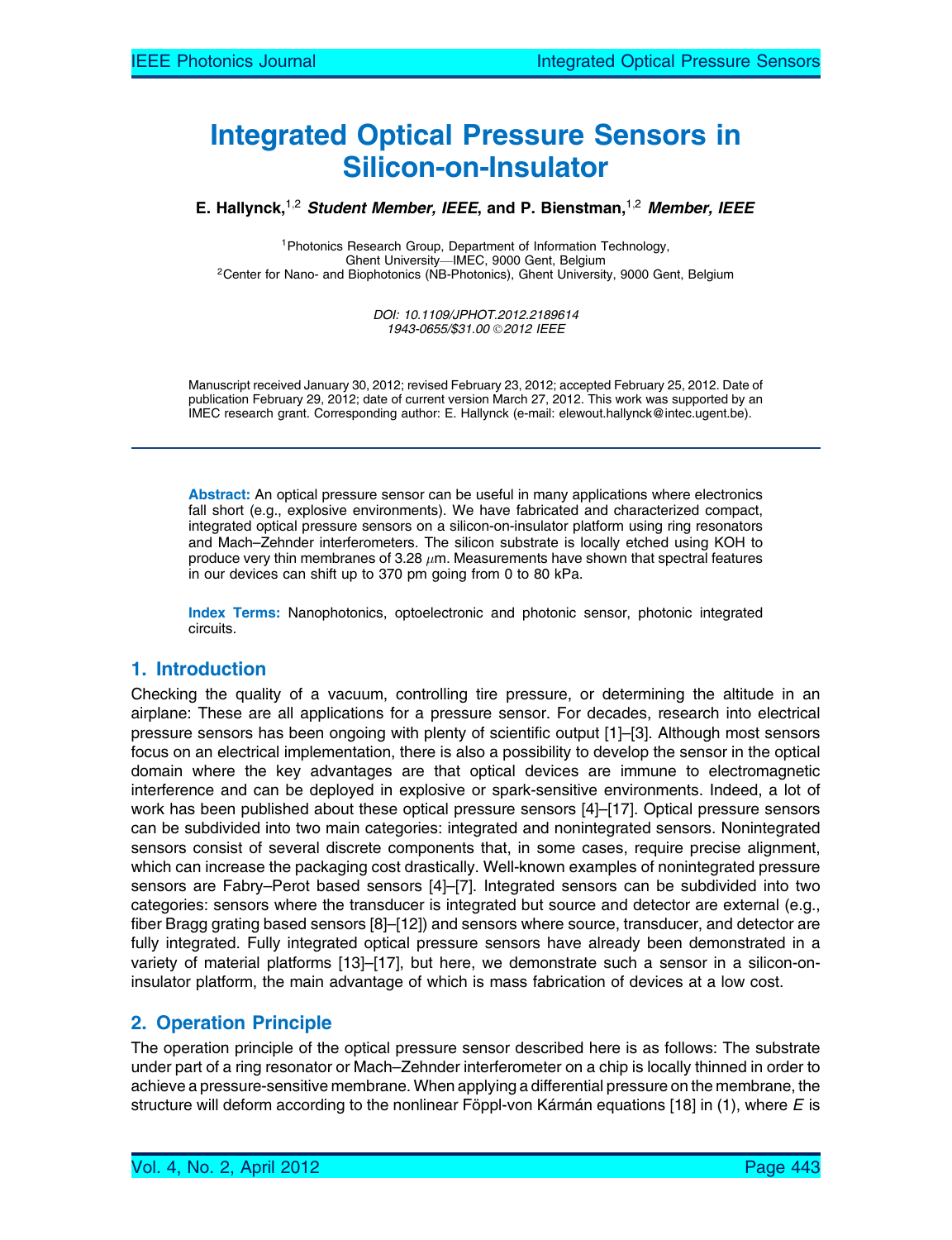

Fig. 1. Nonlinear response of the in plane stress  $\sigma_{xx}$  in the center of the membrane to the applied pressure.

Young's modulus, h is the plate thickness,  $\nu$  is Poisson's ratio,  $\zeta$  is the out of plane deflection,  $\sigma_{\alpha\beta}$  is the stress tensor with  $\alpha=1{-}3$  and  $\beta=1{-}3$  (corresponding to  ${\sf x},$   ${\sf y},$  and  ${\sf z}$ ), and  $P$  is the applied pressure

$$
\frac{Eh^3}{12(1-\nu^2)}\Delta^2\zeta - h\frac{\partial}{\partial x_\beta}\left(\sigma_{\alpha\beta}\frac{\partial\zeta}{\partial x_\alpha}\right) = P
$$

$$
\frac{\partial\sigma_{\alpha\beta}}{\partial x_\beta} = 0.
$$
 (1)

The resulting membrane deformation will induce stress which, in turn, causes the elastooptic effect [19] to alter the optical path length of the light in the structure according to (2), where  $(1/n^2)$ are the components of the indicatrix,  $\pi_{ik}$  are the piezooptical coefficients, and  $\sigma_k$  are the stress components with  $i=1-6$  and  $k=1-6,$  where  $1\equiv xx,$   $2\equiv yy,$   $3\equiv zz,$   $4\equiv yz,$   $5\equiv xz,$  and  $6\equiv xy$ 

$$
\Delta\left(\frac{1}{n^2}\right)_i = \sum_{k=1}^6 \pi_{ik}\sigma_k.
$$
 (2)

This gives rise to a phase shift  $\Delta \phi$  as shown in (3), where  $\lambda$  is the wavelength of the incident light, and  $n_{\text{eff}}(l)$  is the local effective index along the waveguides of the structure located on the membrane. This, in turn, will shift the position of the spectral features in the wavelength spectrum. Measuring this shift gives an indication on how much the pressure has changed

$$
\Delta \phi = \frac{2\pi}{\lambda} \int_{\text{waveguide}} n_{\text{eff}}(l) \text{d}l. \tag{3}
$$

Solving the Föppl-von Kármán equations analytically is not possible. Therefore, we have used the finite elements solver ANSYS [20] to determine the stress caused by pressure in a 60  $\mu$ m by 60  $\mu$ m, 220-nm-thin silicon membrane. As can be seen from Fig. 1 we observe a nonlinear response of the in plane stress  $\sigma_{xx}$  in the center of the membrane to the applied pressure.

#### 3. Experiments

#### 3.1. Device Description

The photonic structures are fabricated using a 193-nm-deep ultraviolet lithography process on a silicon-on-insulator wafer comprising 220 nm silicon on 2  $\mu$ m silicon dioxide on a 750- $\mu$ m silicon substrate [21]. After lithography and etching of the structures, the substrate is thinned down to a thickness of 250  $\mu$ m and diced into smaller dies. After this, we deposit a stack of 600 nm plasma enhanced chemical vapor deposited (PECVD) silicon nitride on 600 nm PECVD silicon dioxide on the back side of the sample; these layers will serve as an etching mask for silicon wet etching using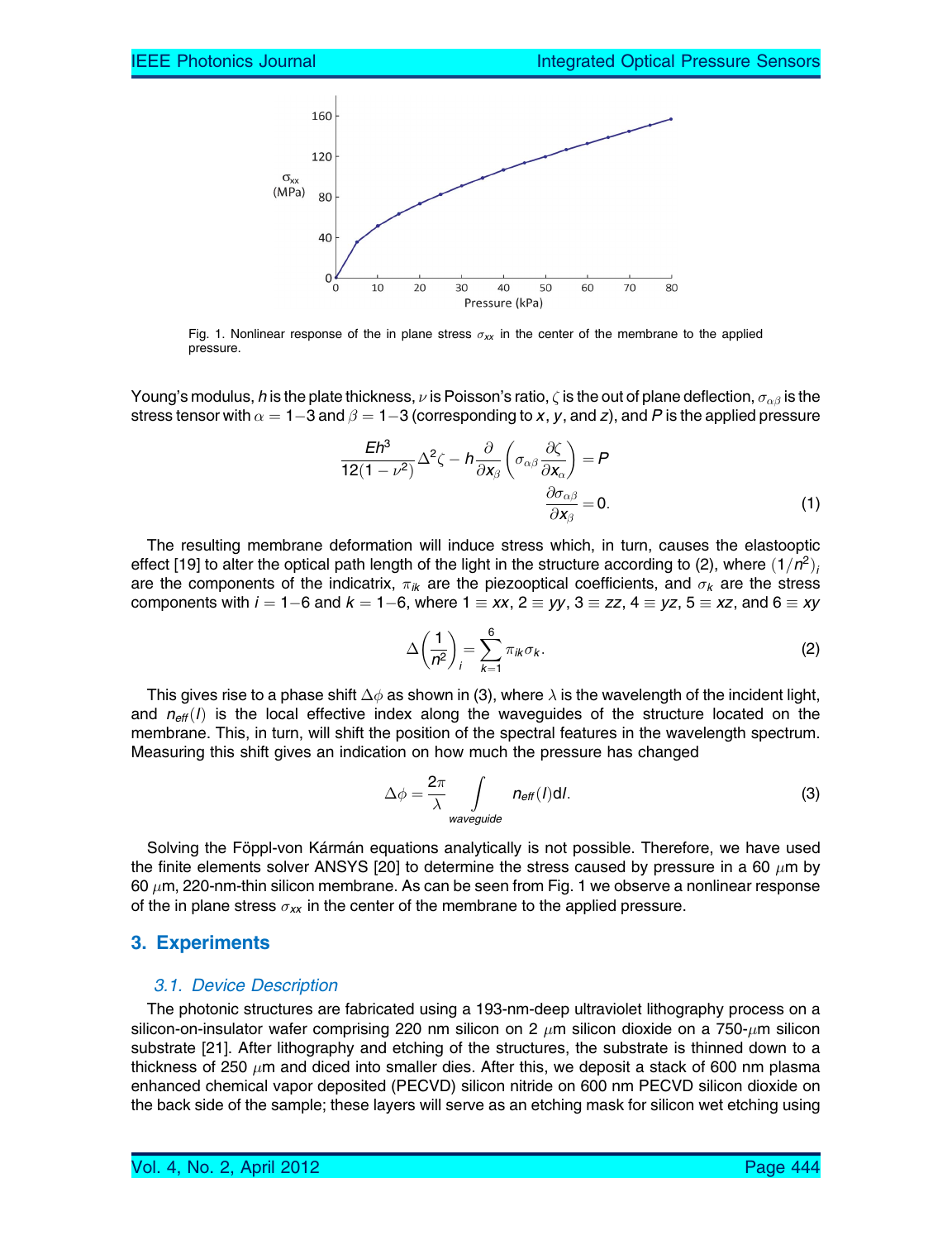

Fig. 2. (a) Initial and (b) final layer stack of the pressure-sensitive membrane.



Fig. 3. Pressure is applied to the sample on a dedicated holder using a piston. A feedback mechanism is included to prevent the pressure from leaking away.

KOH. The silicon dioxide deposited as a buffer layer to minimize stress-induced effects (which degrade the mask quality) due to the lattice mismatch between silicon and silicon nitride. On the top side, we deposit 3000 nm PECVD silicon dioxide to protect the light guiding silicon structures in the 220-nm silicon layer. We perform contact lithography on the back side of the sample using alignment markers located on the top of the sample. Using reactive ion etching, windows are opened in the silicon nitride mask and silicon dioxide buffer layer. Since the silicon dioxide can contain pinholes that allow the KOH to damage the structures, we spincoat the commercially available ProTEK [22] on the top side of the sample as an extra protective coating. Now that the layer stack is complete, we put the sample in 20% KOH for approximately 3 h at 79  $\degree$ C. KOH etches the silicon substrate anisotropically until it practically stops at the silicon dioxide layer. After etching, we remove the ProTEK layer and any other residues using both a piranha solution and oxygen plasma. A 40-s dip in 49% HF removes part of the silicon oxide layers to further thin down the membranes. According to SEM measurements, the membranes consist of 1.52  $\mu$ m PECVD silicon dioxide on 220 nm silicon on 1.54  $\mu$ m buried silicon dioxide, bringing the total membrane thickness to 3.28  $\mu$ m (see Fig. 2).

### 3.2. Setup Description

To characterize the devices in the wavelength spectrum, we use a Santec TSL-510 tunable laser coupled to an optical fiber. Using a grating coupler [23], the light mode in the fiber is coupled to the TE mode of a silicon single mode waveguide in the top silicon layer. The light then enters the transducer (i.e., ring resonator or Mach–Zehnder interferometer on a membrane) and is coupled out again using another grating coupler. The light is collected using an optical fiber and fed to an HP 8153A Optical power meter. As illustrated in Fig. 3, we designed a special mechanical chuck with which we can apply a pressure difference while keeping the sample in position using vacuum. The pressure difference is generated by changing the volume—by means of a piston—of a pressure circuit that is on one end closed by the membrane of our chip. The top side of the membrane is always subject to atmospheric pressure. To ensure that we maintain a fixed pressure, we include a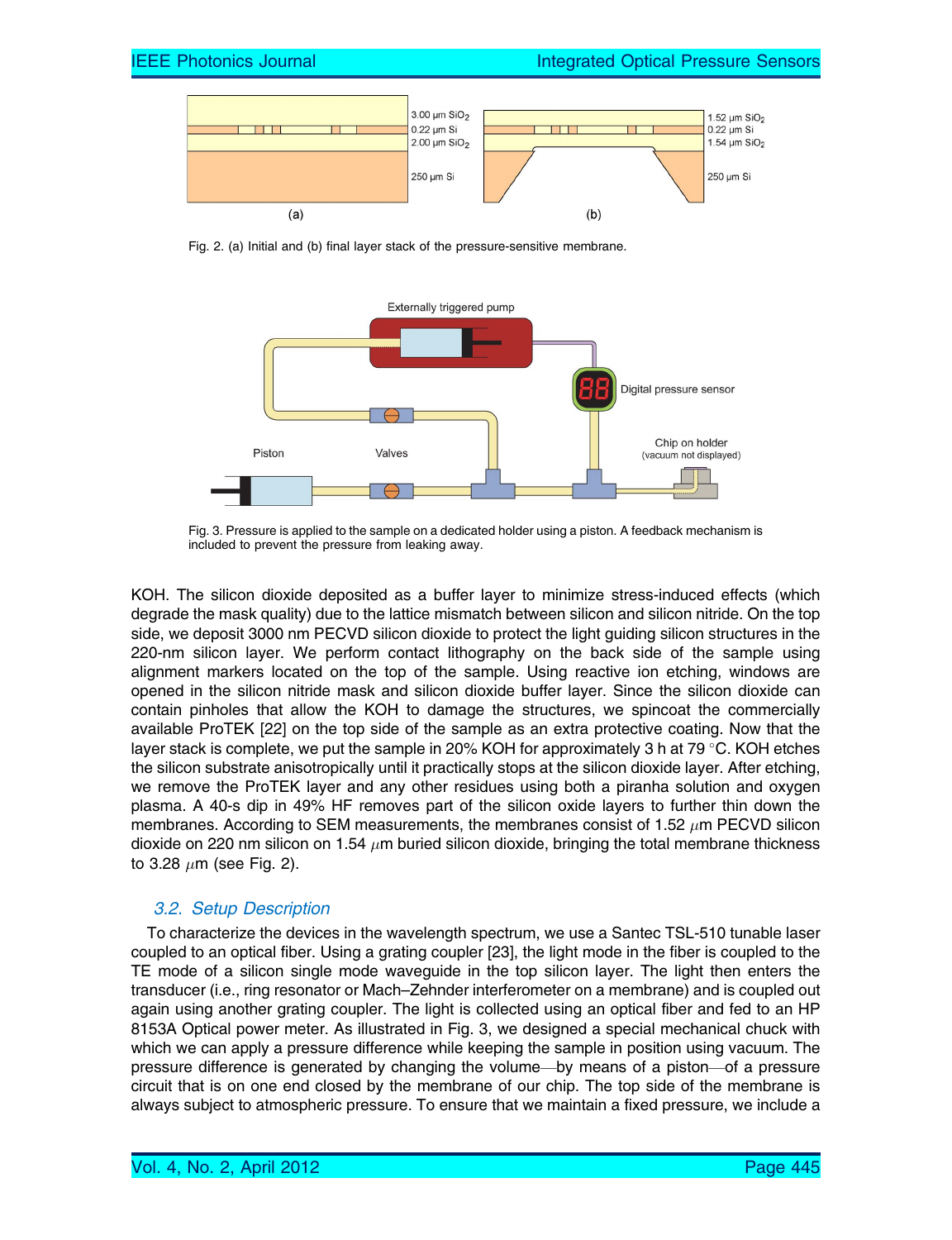

Fig. 4. Microscope image of an underetched ring resonator on a membrane, seen through a hole in the substrate. Dimensions are 60  $\mu$ m  $\times$  70  $\mu$ m (length  $\times$  width).



Fig. 5. Measurements of a resonance of a ring resonator are shown here (solid line) along with their fitted Lorentzian shape (dashed line) for a pressure of 0 kPa and 80 kPa. A clear shift is visible with only very slight degradation of the quality factor.

feedback mechanism; a digital pressure sensor triggers a pump when the pressure is about to drop below a certain level. Due to the design of the sample holder, we are unable to apply positive pressure (i.e., pressure in the circuit greater than atmospheric pressure) since the applied pressure would try to lift the sample upwards, thus opening the closed pressure circuit. Future designs of this holder should clamp the sample mechanically as to allow positive pressure to be applied to the sample. For all characterized devices, an intensity peak in the vicinity of 1.55  $\mu$ m is selected to be monitored. A 2-nm window around this peak is then swept using the tunable laser with a step size of 5 pm. A negative pressure of 80 kPa is applied, and the shifted position of the peak is determined. The negative pressure value is then decreased in steps of generally 10 kPa, and this is continued until the pressure difference reaches 0 again. Data analysis consists of fitting a Lorentzian shape [24], in the case of ring resonators, or a squared cosine [13], in the case of Mach–Zehnder interferometers, to the measurements.

### 3.3. Measurements

The first structure we will highlight is a ring resonator, as shown in Fig. 4. Conventionally, only part of the ring resonator is underetched [16], but due to suboptimal alignment accuracy in our contact lithography, we opted for a larger membrane that holds almost the entire structure. Fig. 5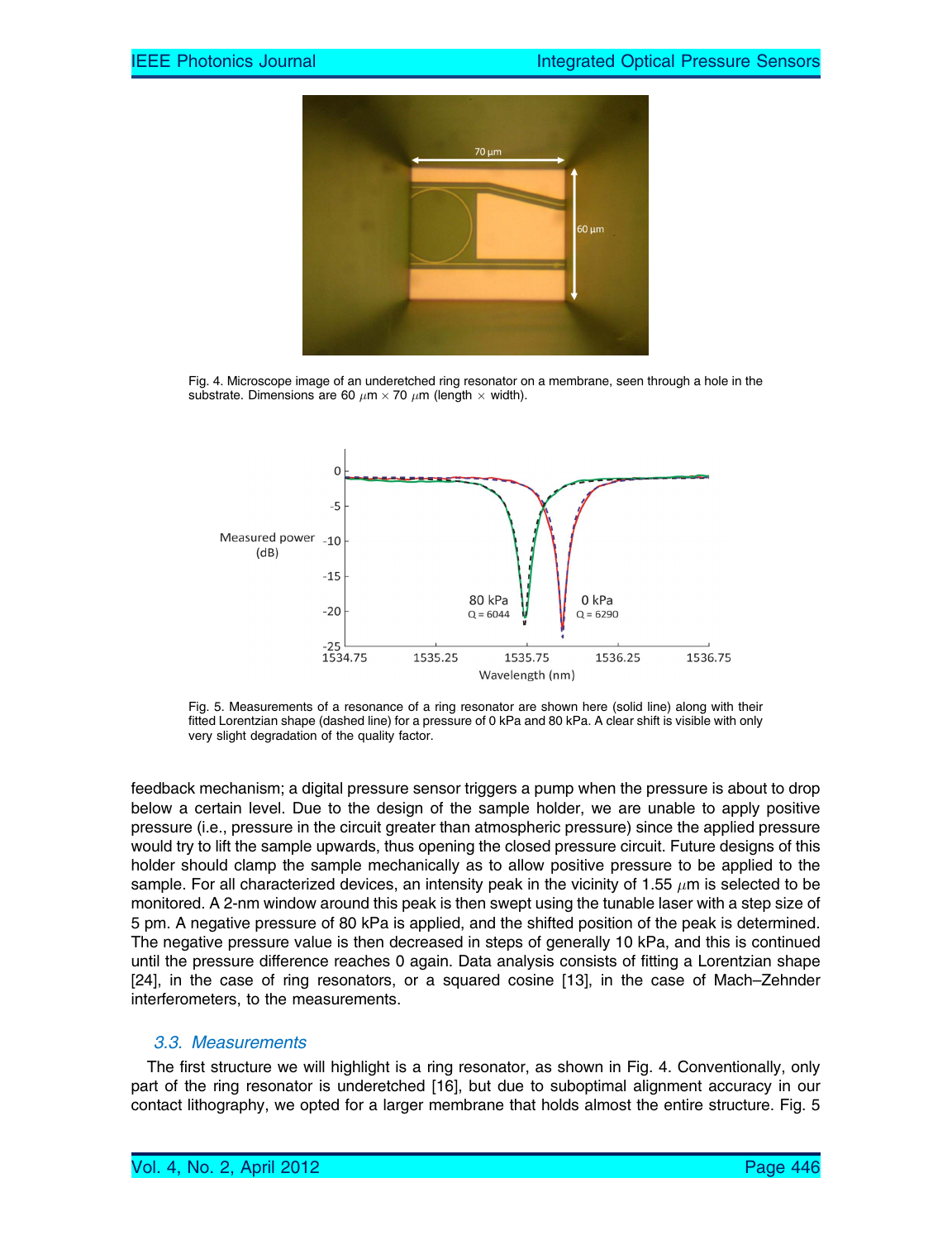

Fig. 6. Resonance position in function of pressure of a ring resonator membrane. A nonetched ring in the vicinity of the membrane also reacts to the pressure difference, albeit in a less-sensitive manner. The total shift from 0 to 80 kPa for an etched and nonetched ring is, respectively, 208 pm and 62 pm.



Fig. 7. (a) Microscope image of a Mach–Zehnder interferometer with two waveguide spiral arms as seen from the top side. The right arm is underetched and acts as a pressure-sensitive membrane with dimensions of 107  $\mu$ m  $\times$  98  $\mu$ m (length  $\times$  width). (b) Measurement of the buckling depth using a Dektak profilometer (buckling depth is 3.4  $\mu$ m).

shows indeed that the spectral position of a resonance in the ring resonator shifts under the influence of pressure. As can be seen in Fig. 6, the position of the resonance peak is nonlinearly related to the applied pressure, and we observe a similar curve, as in Fig. 1. Due to the complex shape of the ring resonator, it is, however, not straightforward to perform an exact fitting to our measurement data.

Going from 0 to 80 kPa, the position of the resonance shifts by 208 pm. It should, however, be noted that the resonances in nonetched ring resonators also undergo a spectral shift when applying pressure (a phenomenon that can already be verified by applying vacuum to the back of a sample). We measured a ring resonator with similar dimensions as the one in Fig. 4 and found the shift from 0 to 80 kPa to be 62 pm, which is significantly less than that of the etched variant. In this case, the applied pressure does not act on a membrane but on the entire thinned sample, causing enough stress to induce a noticeable resonance shift. It is also worth mentioning that the quality factor of the resonance and overall transmission only degreades very slightly when applying pressure (see also Fig. 5).

As mentioned above, a Mach–Zehnder interferometer can also be used for sensing. Fig. 7 shows part of the device we have investigated. In this case, one of the arms of the Mach–Zehnder interferometer is partly underetched. The slight discoloring in the picture indicates buckling [25] of the membrane due to stress from the silicon dioxide layers. Using a Dektak profilometer, we measured the buckling depth and found it to be 3.4  $\mu$ m. Despite this undesired buckling behavior,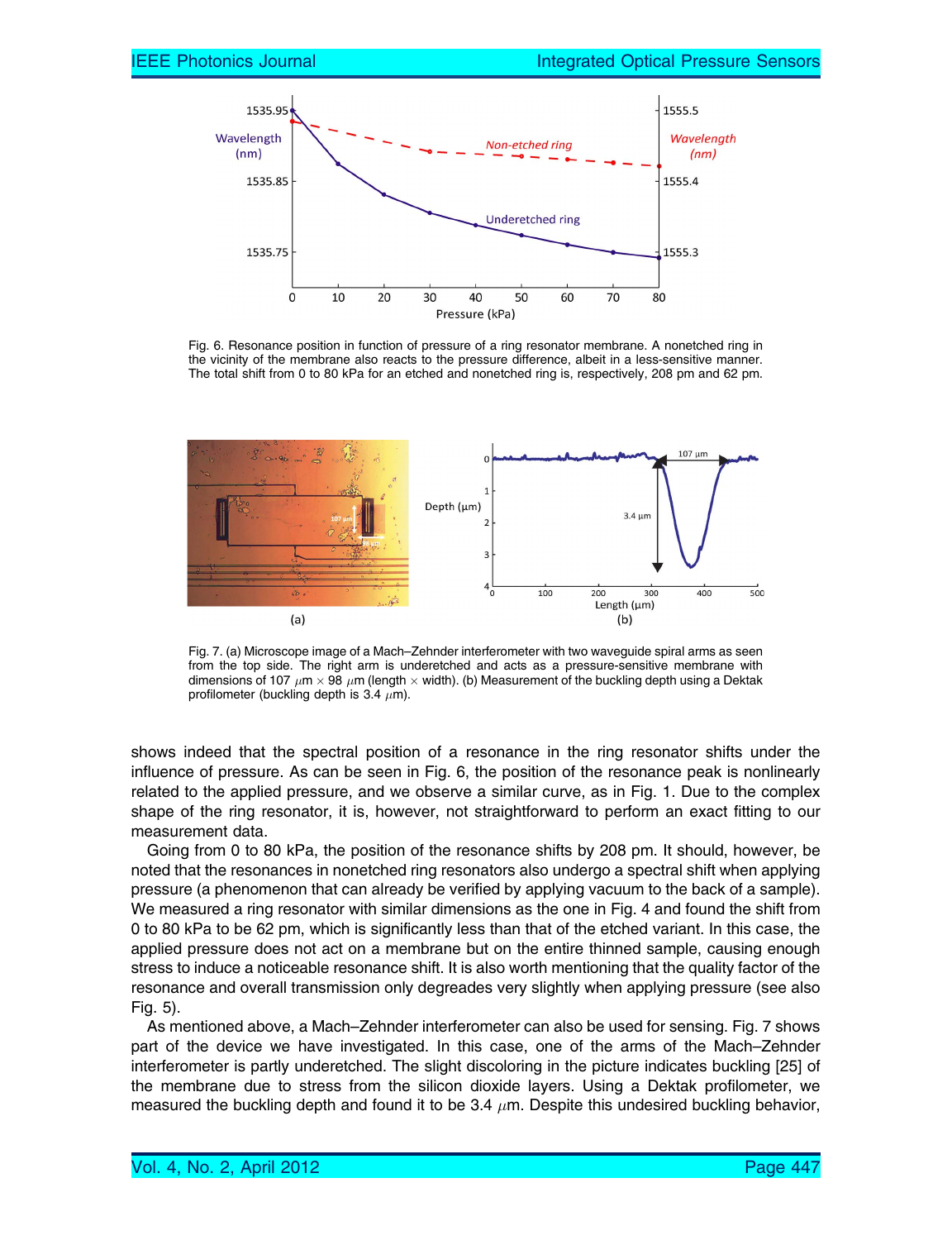

Fig. 8. Position of a spectral dip in function of the pressure applied to a Mach–Zehnder interferometer on a membrane. The total shift from 0 to 80 kPa is 370 pm.

some devices still show spectral features that shift under influence of pressure, the results of which are shown in Fig. 8. The response is, however, different from that of the ring resonator (see Fig. 6), which we believe is caused by the buckling. The total shift at a pressure of 80 kPa is 370 pm.

# 4. Discussion

When comparing the ring resonator and Mach–Zehnder interferometer, we can state that although the ring resonator shows slightly less sensitivity, it not only requires a smaller footprint—a Mach– Zehnder always needs a reference arm—but it also exhibits sharper resonant features, which benefits the resolution of readout. An advantage of the Mach–Zehnder interferometer is that, when suitably designed, it can show a reduced temperature dependence.

Although the above structures already show a high sensitivity, considering their small footprint, there is still room for improvement. It has been shown that a membrane where the length/width ratio equals 2 will exhibit higher sensitivity [14]. Second, increased performance is expected when more accurate alignment allows for precise placement of the sensing arms on the membrane. Moreover, in [14] and [16], it is shown that using TM polarized light will enhance the sensitivity since the refractive index change in the out-of-plane direction is greater than it is in plane. Finally, the membranes can be thinned down further using HF or dry etching to achieve more sensitive devices. It should, however, be noted that stress induced by silicon dioxide can cause some membranes to buckle, unless the sensor size is decreased. This problem can, however, be circumvented by placing several smaller sensors in series, as demonstrated by [13].

### 5. Conclusion

In conclusion, we have demonstrated pressure sensors in silicon-on-insulator with a relatively thin pressure-sensitive membrane (3.28  $\mu$ m). This material platform allows for cheap mass fabrication of the proposed devices. Although the light source and the detector are connected to the sensor using fibers in this experiment, there are no factors that would prevent complete integration of source, transducer, and detector on one single chip. The high refractive index contrast in silicon-oninsulator, combined with the small membrane thickness, permits us to fabricate highly sensitive sensors with a small footprint (the smallest of our devices measuring 60  $\mu$ m  $\times$  70  $\mu$ m). Due to the nonlinear response of the sensor, it is not straightforward to determine a sensitivity per unit of pressure, but a shift of spectral features of up to 370 pm for a differential pressure of 80 kPa has been demonstrated, which is in the same order of magnitude as in [13], where much larger membranes are used (order of millimeters). Furthermore, we are confident that future design and fabrication improvements will help increase this number.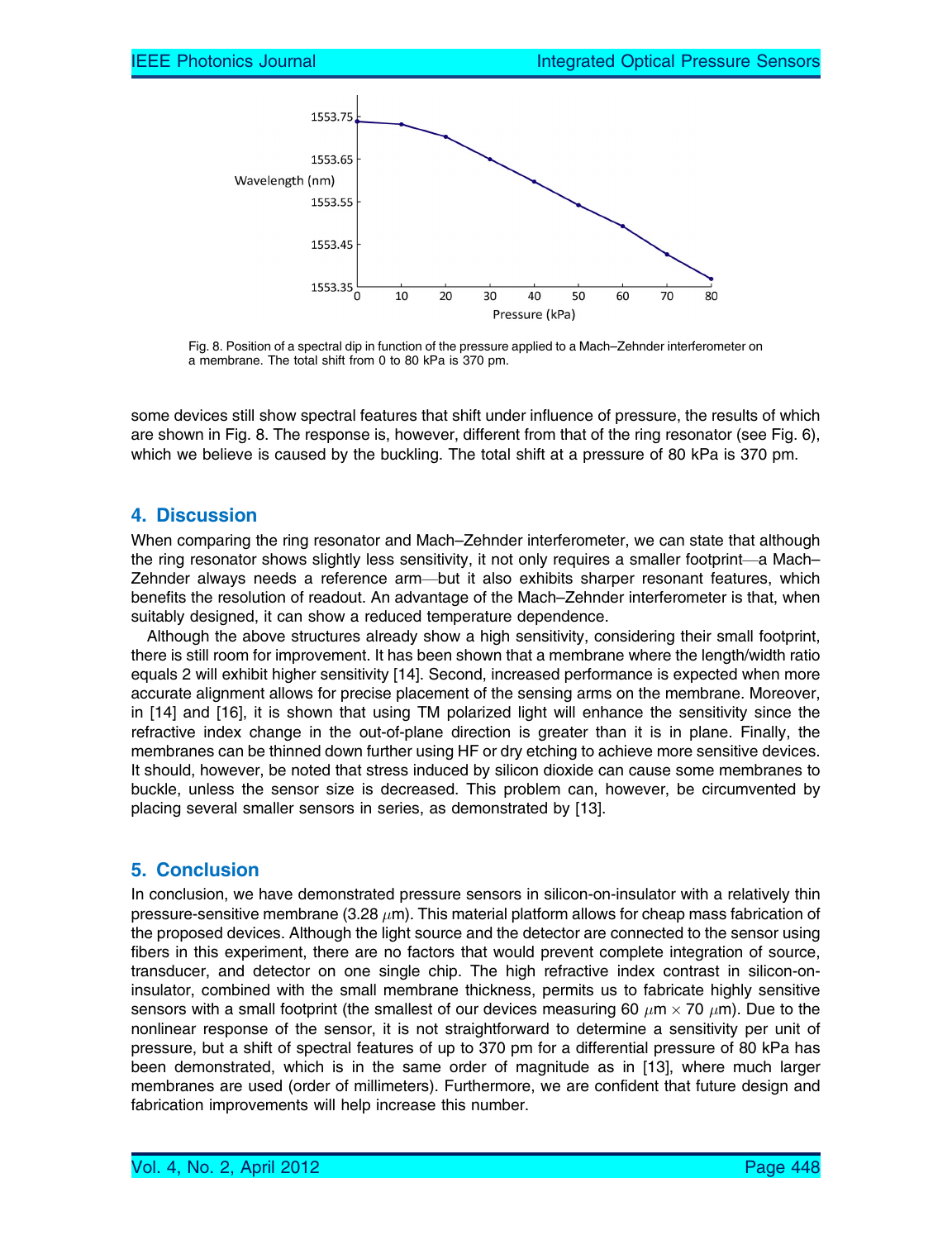#### Acknowledgment

The authors would like to thank S. Verstuyft and Z.-Q. Yu for their aid with the material deposition, P. Guns for fabricating the mechanical holder, T. Claes for designing the optical structures, and L. Van Landschoot for the SEM measurements.

#### References

- [1] V. Mortet, R. Petersen, K. Haenen, and M. D'Olieslaeger, "Wide range pressure sensor based on a piezoelectric bimorph microcantilever," Appl. Phys. Lett., vol. 88, no. 13, p. 133511, Mar. 2006. [Online]. Available: http://link.aip.org/ link/APPLAB/v88/i13/p133511/s1&Agg=doi.
- [2] I. Manunza, A. Sulis, and A. Bonfiglio, "Pressure sensing by flexible, organic, field effect transistors," Appl. Phys. Lett., vol. 89, no. 14, p. 143 502, Oct. 2006. [Online]. Available: http://link.aip.org/link/APPLAB/v89/i14/p143502/ s1&Agg=doi.
- [3] M. A. Fonseca, J. M. English, M. von Arx, and M. G. Allen, "Wireless micromachined ceramic pressure sensor for hightemperature applications," J. Microelectromech. Syst., vol. 11, no. 4, pp. 337–343, Aug. 2002.
- [4] W. Wang, N. Wu, Y. Tian, C. Niezrecki, and X. Wang, "Miniature all-silica optical fiber pressure sensor with an ultrathin uniform diaphragm," Opt. Exp., vol. 18, no. 9, pp. 9006–9014, Apr. 2010. [Online]. Available: http://www.ncbi.nlm.nih. gov/pubmed/20588746.
- [5] W. Wang, N. Wu, Y. Tian, X. Wang, C. Niezrecki, and J. Chen, "Optical pressure/acoustic sensor with precise Fabry– Perot cavity length control using angle polished fiber," Opt. Exp., vol. 17, no. 19, pp. 16613–16618, Sep. 2009. [Online]. Available: http://www.ncbi.nlm.nih.gov/pubmed/19770876.
- [6] I. Padron, A. T. Fiory, and N. M. Ravindra, "Integrated optical and electronic pressure sensor," IEEE Sens. J., vol. 11, no. 2, pp. 343–350, Feb. 2011.
- [7] F. Xu, D. Ren, X. Shi, C. Li, W. Lu, L. Lu, L. Lu, and B. Yu, "High-sensitivity Fabry–Perot interferometric pressure sensor based on a nanothick silver diaphragm," Opt. Lett., vol. 37, no. 2, pp. 133–135, Jan. 2012.
- [8] H.-J. Sheng, M.-Y. Fu, T.-C. Chen, W.-F. Liu, and S.-S. Bor, "A lateral pressure sensor using a fiber Bragg grating," IEEE Photon. Technol. Lett., vol. 16, no. 4, pp. 1146–1148, Apr. 2004.
- [9] B. McMillen, C. Jewart, M. Buric, K. P. Chen, Y. Lin, and W. Xu, "Fiber Bragg grating vacuum sensors," Appl. Phys. Lett., vol. 87, no. 23, p. 234 101, Dec. 2005. [Online]. Available: http://link.aip.org/link/APPLAB/v87/i23/p234101/ s1&Agg=doi.
- [10] X. Ni, Y. Zhao, and J. Yang, "Research of a novel fiber Bragg grating underwater acoustic sensor," Sens. Actuators A, Phys., vol. 138, no. 1, pp. 76–80, Jul. 2007. [Online]. Available: http://linkinghub.elsevier.com/retrieve/pii/ S0924424707003457.
- [11] S. Campopiano, A. Cutolo, A. Cusano, M. Giordano, G. Parente, G. Lanza, and A. Laudati, "Underwater acoustic sensors based on fiber Bragg gratings," Sensors, vol. 9, no. 6, pp. 4446-4454, Jun. 2009. [Online]. Available: http:// www.mdpi.com/1424-8220/9/6/4446/
- [12] D. A. Singlehurst, C. R. Dennison, and P. M. Wild, "Comprising multiplexed in-Fibre Bragg gratings within a flexible superstructure," J. Lightw. Technol., vol. 30, no. 1, pp. 123–129, 2012.
- [13] H. Porte, V. Gorel, S. Kiryenko, J.-P. Goedgebuer, W. Daniau, and P. Blind, "Imbalanced Mach–Zehnder interferometer integrated in micromachined silicon substrate for pressure sensor," J. Lightw. Technol., vol. 17, no. 2, pp. 229–233, Feb. 1999. [Online]. Available: http://ieeexplore.ieee.org/lpdocs/epic03/wrapper.htm?arnumber= 744229.
- [14] M. Ohkawa, M. Izutsu, and T. Sueta, "Integrated optic pressure sensor on silicon substrate," Appl. Opt., vol. 28, no. 23, pp. 5153–5157, Dec. 1989. [Online]. Available: http://www.ncbi.nlm.nih.gov/pubmed/20556016.
- [15] C. Wagner, J. Frankenberger, and P. Deimel, "Optical pressure sensor based on a Mach–Zehnder interferometer integrated with a lateral a-Si:H p-i-n photodiode," IEEE Photon. Technol. Lett., vol. 5, no. 10, pp. 1257–1259, Oct. 1993. [Online]. Available: http://ieeexplore.ieee.org/lpdocs/epic03/wrapper.htm?arnumber= 248446.
- [16] G. de Brabander, J. Boyd, and G. Beheim, "Integrated optical ring resonator with micromechanical diaphragms for pressure sensing," IEEE Photon. Technol. Lett., vol. 6, no. 5, pp. 671–673, May 1994. [Online]. Available: http:// ieeexplore.ieee.org/lpdocs/epic03/wrapper.htm?arnumber=285575.
- [17] P. K. Pattnaik, B. Vijayaaditya, T. Srinivas, and A. Selvarajan, "Optical MEMS pressure sensor using ring resonator on a circular diaphragm," in Proc. ICMENS, 2005, pp. 1-4.
- [18] L. D. Landau, E. M. Lifshitz, A. M. Kosevich, and L. P. Pitaevskii, Theory of Elasticity. Oxford, U.K.: Butterworth-Heinemann, 1986.
- [19] C. C. Davis, "The electrooptic and acoustooptic effects and modulation of light beams," in Lasers and Electro-Optics. Cambridge, U.K.: Cambridge Univ. Press, 1996, pp. 623–639.
- [20] ANSYS, ANSYS Mechanical APDL. [Online]. Available: http://www.ansys.com/
- [21] S. K. Selvaraja, P. Jaenen, W. Bogaerts, D. V. Thourhout, P. Dumon, and R. Baets, "Fabrication of photonic wire and crystal circuits in silicon-on-insulator using 193 nm optical lithography," J. Lightw. Technol., vol. 27, no. 18, pp. 4076– 4083, Sep. 2009.
- [22] Brewer Science, Wet-Etch Protective Coatings-ProTEK B3. [Online]. Available: http://www.brewerscience.com/ products/protective-coatings/wet-etch-protective-coating/
- [23] D. Taillaert, W. Bogaerts, P. Bienstman, T. F. Krauss, P. V. Daele, I. Moerman, S. Verstuyft, K. D. Mesel, and R. Baets, "An out-of-plane grating coupler for efficient butt-coupling between compact planar," IEEE J. Quantum Electron., vol. 38, no. 7, pp. 949–955, Jul. 2002.